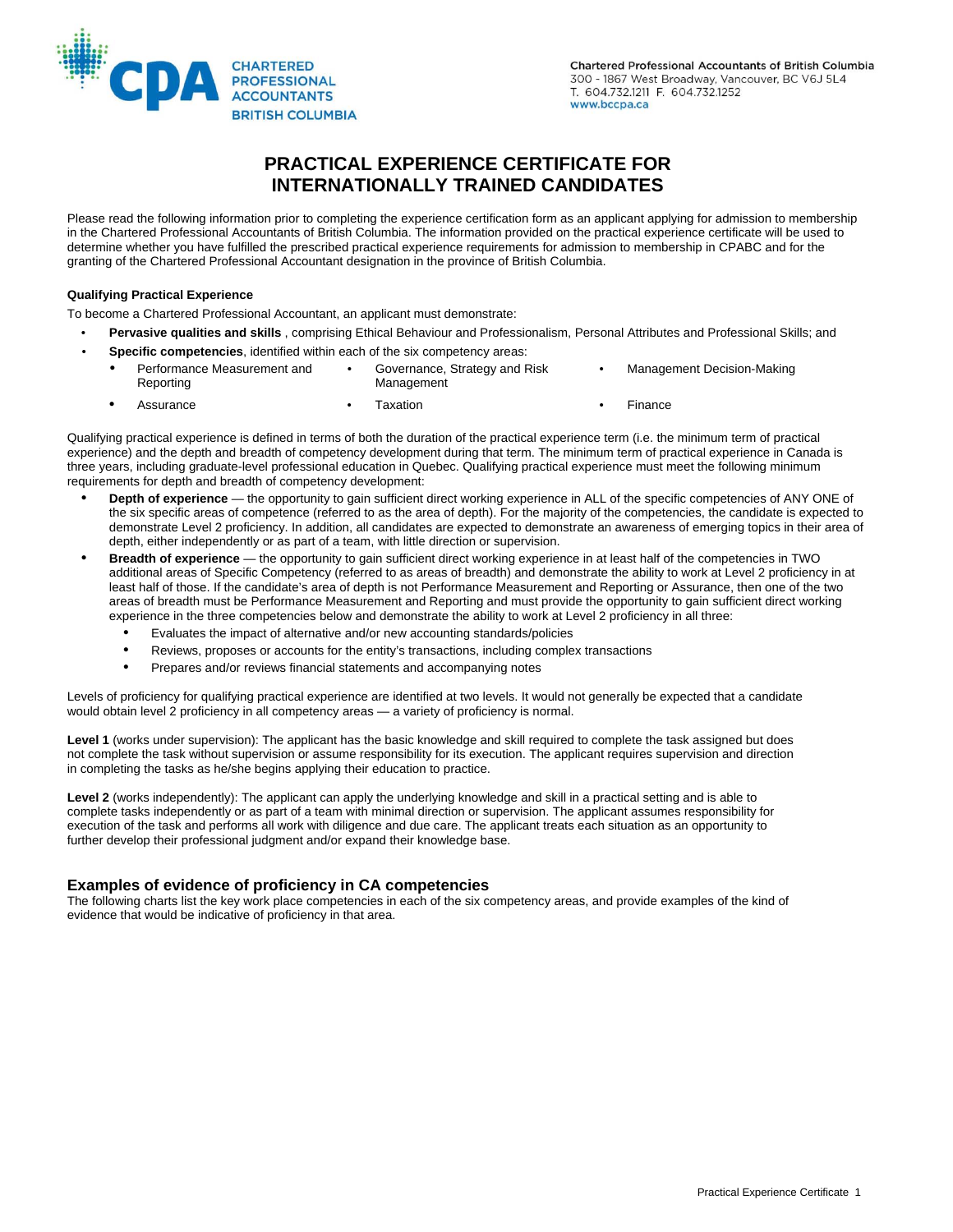## **PERFORMANCE MEASUREMENT AND REPORTING COMPETENCIES**

| Competency                                                                                                             | Possible evidence of competence in the workplace                                                                                                                                                                                                                                                                                                                                       |
|------------------------------------------------------------------------------------------------------------------------|----------------------------------------------------------------------------------------------------------------------------------------------------------------------------------------------------------------------------------------------------------------------------------------------------------------------------------------------------------------------------------------|
| Identifies financial reporting<br>information required by various<br>stakeholders including regulatory<br>requirements | Performs research, attends meetings with senior personnel and others, completes interviews<br>and observes activities, to assess the needs of the users, and provides a summary of the<br>analysis afterwards. (This can be for internal or external, financial or non-financial reporting.)                                                                                           |
| Develops (or evaluates) reporting<br>processes to support the financial<br>reporting infrastructure                    | Collaborates with others to develop or improve an existing chart of accounts or a database that<br>generates financial information. (For other reporting needs, it could be "data fields".)                                                                                                                                                                                            |
| Performs procedures to ensure the<br>accuracy and reliability of financial<br>information                              | Works with others, and reviews processes to help develop (or improve) schedules that leave<br>unexplained differences. i.e., bank reconciliation, customer or supplier accounts, general<br>activity, etc.; reviews month end reconciliations prepared by others; provides input into being<br>developed to generate financial information, ensuring the proper controls are built in. |
| Evaluates the impact of alternative<br>and/or new accounting<br>standards/policies                                     | Completes research and analysis of issues, following GAAP where appropriate (CICA<br>Handbook – Accounting), considering stakeholder needs and alternative approaches; Consults<br>those within the entity with more expertise if necessary.                                                                                                                                           |
| Reviews, proposes or accounts for<br>the entity's transactions, including<br>complex transactions                      | Prepares or reviews accounting entries, ensuring the reports provide information that complies<br>with GAAP and considers the external and internal information (could be activities for non-<br>financial reporting); For non-routine transactions assists in determining the proper accounting<br>entries to be booked.                                                              |
| Prepares or reviews financial<br>statements and accompanying notes                                                     | Prepares or reviews month-end, interim or year-end financial statements for reasonableness<br>and follows up on any unusual balances; prepares adjusting entries where necessary; drafts<br>accompanying financial statement notes; Ensures filing deadlines are met.                                                                                                                  |
| Analyzes and explains financial<br>statement results and balances to<br>stakeholders                                   | Gathers material and prepares presentation; Orally presents and clearly explains the financial<br>information at an appropriate level of sophistication.                                                                                                                                                                                                                               |

### **ASSURANCE COMPETENCIES**

| Competency                                                                                                                       | Possible evidence of competence in the workplace                                                                                                                                                                                                                                                                                                                                                                                                                                                                   |
|----------------------------------------------------------------------------------------------------------------------------------|--------------------------------------------------------------------------------------------------------------------------------------------------------------------------------------------------------------------------------------------------------------------------------------------------------------------------------------------------------------------------------------------------------------------------------------------------------------------------------------------------------------------|
| Analyzes, evaluates and advises on<br>assurance needs (external or<br>internal)                                                  | As part of an assurance team, discusses the assurance services options that are available to an<br>entity, given the circumstances, and then presents those options to the client (external or<br>internal); explains to the client how the particular assignment will proceed.                                                                                                                                                                                                                                    |
| Considers issues related to accepting<br>an assignment                                                                           | As part of an assurance team, ensures the assignment is staffed with people who are<br>independent, competent and objective by making appropriate enquiries; contributes to the<br>discussion of whether to accept a particular assignment through the discussion of particular risk<br>factors, clearly explaining rationale; communicates with predecessor who worked on the<br>assignment if appropriate.                                                                                                       |
| Evaluates the implications of key<br>risks for the assignment                                                                    | Through observation, discussion and analysis, assesses the entity and identifies the specific<br>risks that could result in material misstatement or fraud/illegal acts; assesses the impact of<br>findings on the work to be performed                                                                                                                                                                                                                                                                            |
| Evaluates internal control (IT or other)                                                                                         | Through observation, inquiry and analysis, documents the entity's key business process and<br>key controls (including IT controls); as part of a team, evaluates the adequacy of the controls in<br>place and suggests improvements where deficiencies are identified; assesses whether existing<br>internal controls are functioning properly or if additional controls are needed and communicates<br>ideas to supervisor.                                                                                       |
| Designs a work plan and assurance<br>procedures                                                                                  | Through discussion with colleagues and the entity, plans the assignment, including<br>documentation of the rules to be followed, the materiality level to be used, the staffing<br>requirements, the timing, etc; presents the plan to the client (external or internal) for<br>confirmation and acceptance; clearly explains steps to team members; designs (or reviews the<br>design) of valid procedures.                                                                                                       |
| Executes and evaluates the results of<br>the work plan (IT or other)                                                             | Collaborates with the client and external parties to carry out the planned procedures (or<br>monitors the performance by others) on an efficient, effective basis ensuring confidentiality of<br>information is maintained; clearly documents the results and identifies issues where follow-<br>up/extended work is suggested; draws conclusions on whether the procedure meets the stated<br>objective; discusses with colleagues the impact of the findings on the work plan or the scope of<br>the assignment. |
| Draws conclusions, documents<br>findings, contributes to a summary<br>report and participates in presentation<br>to stakeholders | Reviews the assignment documentation, critically evaluating the conclusions drawn against the<br>applicable criteria/rules/regulations; analyzes and discusses the impact of errors with senior<br>staff and the need for additional work; drafts an appropriate report.                                                                                                                                                                                                                                           |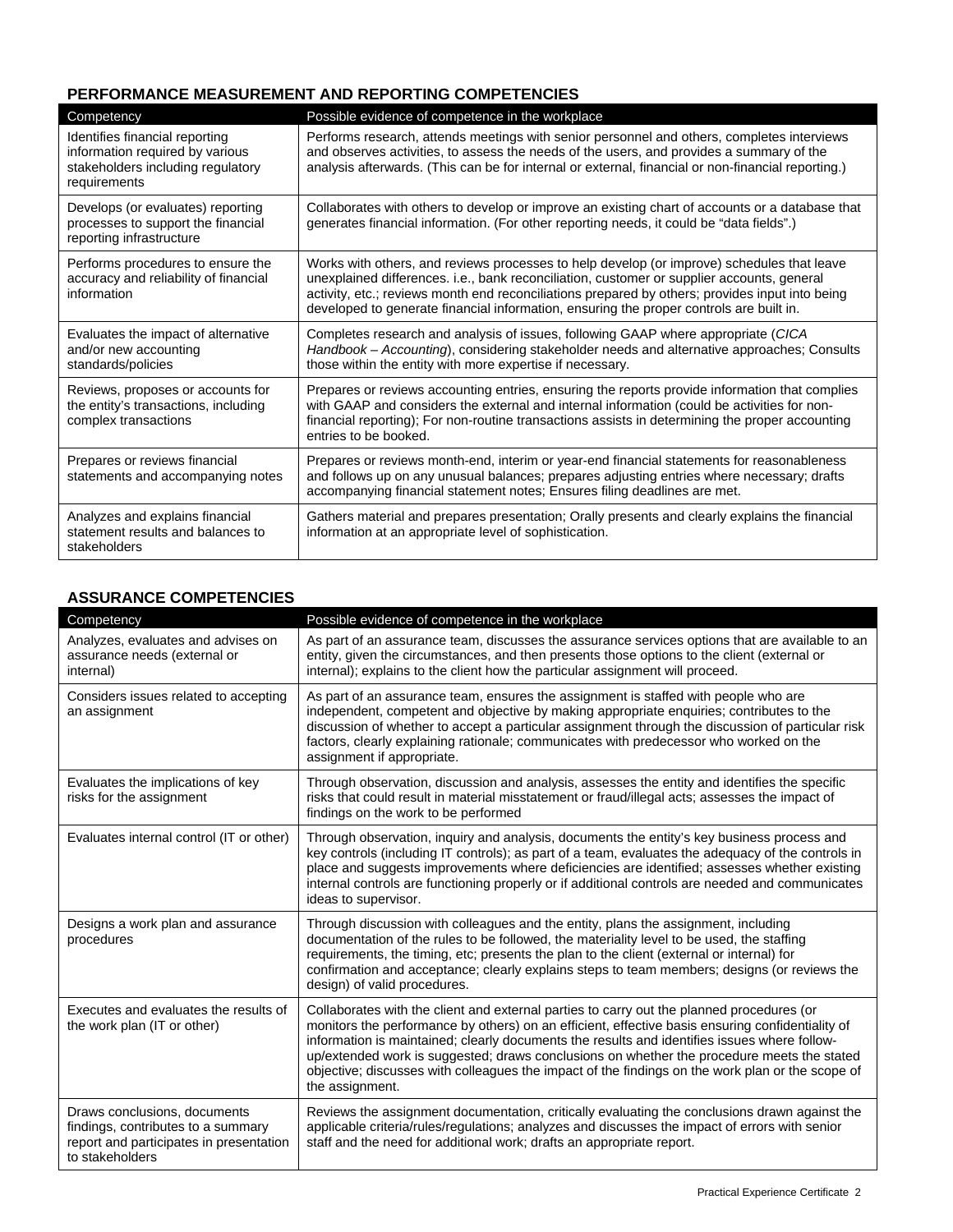## **TAXATION COMPETENCIES**

| Competency                                                                                                                                       | Possible evidence of competence in the workplace                                                                                                                                                                                                                                                                                                                  |
|--------------------------------------------------------------------------------------------------------------------------------------------------|-------------------------------------------------------------------------------------------------------------------------------------------------------------------------------------------------------------------------------------------------------------------------------------------------------------------------------------------------------------------|
| Prepares or reviews the entity's<br>taxation provisions and related<br>financial reporting                                                       | Demonstrate a strong understanding of GAAP and apply it, so that the required journal entries<br>and adjustments required for future income taxes and taxes payables can be reconciled.                                                                                                                                                                           |
| Identifies and advises on compliance<br>and filing requirements                                                                                  | Be aware of and meet all tax deadlines foreseeing the need for internal controls processes to<br>be put in place, and allowing for the time required for the various revisions, etc. Informs or<br>counsels the employer or colleagues on the breach of specific tax rules and regulations (ethical<br>and professional requirement).                             |
| Prepares and files personal or<br>corporate tax returns                                                                                          | Independently prepares basic tax returns for individuals and/or corporations, using the<br>appropriate software; makes enquiries to obtain information where necessary to identify the tax<br>treatments that apply to the situation; stays abreast of changes in the tax legislation and thinks<br>about situations in the entity where the changes might apply. |
| Identifies personal or corporate tax<br>planning opportunities                                                                                   | Consider additional tax services that could be offered to existing or potential clients (internal or<br>external to the entity).                                                                                                                                                                                                                                  |
| Prepares information and analysis to<br>support filing of personal tax returns,<br>responding to assessments or filing<br>objections or appeals  | Collaborate with others in researching and in documenting relevant information, identifying valid<br>sources of reference material, taking into account that others may be a valid source of<br>information. Since tax topics can be complex, communicate one's ideas clearly and precisely,<br>with clients, colleagues or tax authority representatives.        |
| Prepares information and analysis to<br>support filing of corporate tax returns,<br>responding to assessments or filing<br>objections or appeals | Collaborate with others in researching and in documenting relevant information, identifying valid<br>sources of reference material, taking into account that others may be a valid source of<br>information. Since tax topics can be complex, communicate one's ideas clearly and precisely,<br>with clients, colleagues or tax authority representatives.        |

# **GOVERNANCE, STRATEGY AND RISK MANAGEMENT COMPETENCIES**

| Competency                                                                                                                | Possible evidence of competence in the workplace                                                                                                                                                                                                                                                                                                                 |
|---------------------------------------------------------------------------------------------------------------------------|------------------------------------------------------------------------------------------------------------------------------------------------------------------------------------------------------------------------------------------------------------------------------------------------------------------------------------------------------------------|
| Analyzes the entity's governance<br>structure and related policies,<br>processes and codes                                | Discusses the structure of the board with colleagues/the client to obtain an understanding of<br>how the entity governs itself; help identify where processes can be improved.                                                                                                                                                                                   |
| Prepares information and analysis to<br>ensure entity remains compliant with<br>regulatory and compliance<br>requirements | Collaborate with others in researching and in documenting relevant information, identifying valid<br>sources of reference material, taking into account that others may be a valid source of<br>information.                                                                                                                                                     |
| Understands the entity's strategic<br>plan and planning processes and the<br>mission, vision and strategies set out       | Based on a good understanding of the high level structure of the entity, discusses with<br>colleagues/client whether the entity's strategic plan is missing any critical elements; helps<br>identify inconsistencies between the stated mission, vision and strategies and the entity's actual<br>operating environment and processes.                           |
| Identifies and evaluates opportunities<br>and risks within an entity                                                      | Researches and gathers internal and external information to help Identify the risks and<br>opportunities that exist within the entity's operating environment and helps assess whether<br>certain courses of action should be pursued (e.g. evaluate a proposed deal); discusses<br>potential risks and opportunities with colleagues/client; presents findings. |
| Identifies the factors that impact the<br>entity's financial strategies                                                   | Researches and identifies the factors that affect the entity's strategy; discusses findings with<br>colleagues/client and assists in a making a presentation on the factors identified.                                                                                                                                                                          |
| Helps develop or manage courses of<br>action to manage risks, including<br>information systems risk                       | As part of a team, presents suggested methods to manage risk; watches for information<br>suggesting that risk level should be reviewed and reports unexpected findings from ongoing<br>monitoring of information to someone more senior; collaborates with colleagues in the<br>management of specific risks.                                                    |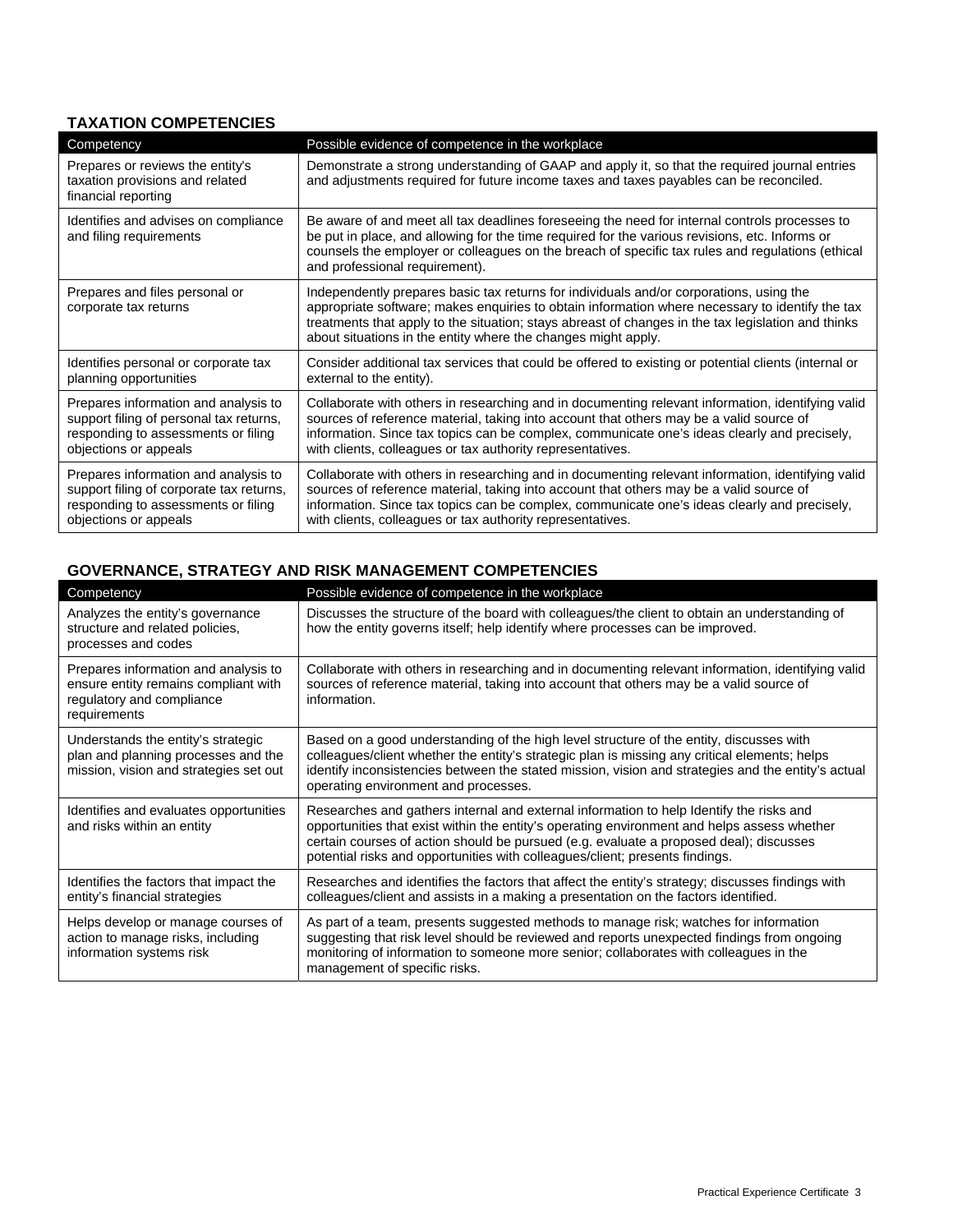# **MANAGEMENT DECISION-MAKING COMPETENCIES**

| Competency                                                                                                                                                                                                              | Possible evidence of competence in the workplace                                                                                                                                                                                                                                                                                                                                                                                                                                                                                                                                                                                                                                                                                                                                                                                            |
|-------------------------------------------------------------------------------------------------------------------------------------------------------------------------------------------------------------------------|---------------------------------------------------------------------------------------------------------------------------------------------------------------------------------------------------------------------------------------------------------------------------------------------------------------------------------------------------------------------------------------------------------------------------------------------------------------------------------------------------------------------------------------------------------------------------------------------------------------------------------------------------------------------------------------------------------------------------------------------------------------------------------------------------------------------------------------------|
| Participates in identifying or<br>evaluating key information needs of<br>stakeholders within an entity                                                                                                                  | Reviews internal and external sources of information to assess needs, takes needs into account<br>in developing an organizational chart/process chart.                                                                                                                                                                                                                                                                                                                                                                                                                                                                                                                                                                                                                                                                                      |
| Participates in identifying or<br>evaluating an entity's key<br>performance indicators                                                                                                                                  | Working alone or with others, performs external and internal research, interview, data collection<br>to identify the key indicators or review existing indicators to ensure still appropriate.                                                                                                                                                                                                                                                                                                                                                                                                                                                                                                                                                                                                                                              |
| Prepares, evaluates, or manages<br>information within an entity for<br>decision making e.g. acquisition vs.<br>sourcing decisions, pricing and<br>costing decisions, make-or-buy<br>decisions, transfer pricing options | Participates in the preparation of a "business case" for an acquisition or sourcing of inputs,<br>considering needs, cost/benefit analysis quantitative and qualitative factors. Participates in the<br>presentation for approval (oral or written), including the change process, if necessary, and the<br>follow-up evaluation. Participates in the analysis and discussion of data gathered to determine<br>the cost of a product — including the allocation of costs. Collects data, assesses its reliability,<br>prepares analysis, considering quantitative and qualitative factors -presents recommendation in<br>report or orally. Assists others in evaluating the transfer pricing options within divisions or<br>across separate entities by preparing relevant reports or discussing the implications of various<br>approaches. |
| Prepares or reviews budget<br>information                                                                                                                                                                               | Participates in the development and prepares a budget for a "unit" of the entity. Assists in<br>presenting/defending the budget.                                                                                                                                                                                                                                                                                                                                                                                                                                                                                                                                                                                                                                                                                                            |
| Analyses and interprets variances<br>against budget or other established<br>targets                                                                                                                                     | Analyzes, interprets the findings from the analysis of variances in a complete and<br>understandable form (oral and written). Seeks information from others to explain variances.<br>Prepares and presents a report that documents the analysis. Assists in developing a plan to<br>address unfavourable variances that can be improved or eliminated.                                                                                                                                                                                                                                                                                                                                                                                                                                                                                      |
| Prepares or reviews cash flow<br>projections                                                                                                                                                                            | Helps gather data and assists in the preparation of a cash flow projection using the appropriate<br>technological aids.                                                                                                                                                                                                                                                                                                                                                                                                                                                                                                                                                                                                                                                                                                                     |
| Identifies, develops or evaluates<br>business processes to support<br>management information needs,<br>decisions and control frameworks                                                                                 | Taking into account current trends in managerial accounting, identifies possible improvements<br>to the information gathering infrastructure that exists or assists in the development of a new<br>system.                                                                                                                                                                                                                                                                                                                                                                                                                                                                                                                                                                                                                                  |

| <b>FINANCE COMPETENCIES</b>                                                                                                                          |                                                                                                                                                                                                                                                                                                                                                                                                                                                |
|------------------------------------------------------------------------------------------------------------------------------------------------------|------------------------------------------------------------------------------------------------------------------------------------------------------------------------------------------------------------------------------------------------------------------------------------------------------------------------------------------------------------------------------------------------------------------------------------------------|
| Competency                                                                                                                                           | Possible evidence of competence in the workplace                                                                                                                                                                                                                                                                                                                                                                                               |
| Develops (or evaluates) the entity's<br>financial objectives or strategy                                                                             | Obtains a clear understanding of the entity's strategic direction (obtained through discussion<br>and research); ensures, as part of discussion with colleagues/client that the financial goals align<br>with the strategic direction; monitors the financial situation and cash flow forecasts to see if they<br>reflect what senior management is expecting and communicating clearly when they don't.                                       |
| Performs financial analysis, interprets<br>the results and draws conclusions on<br>the entity's financial situation                                  | Provides insight into how the entity is operating and helps explain why the entity is in the<br>position it is; participates in a presentation of the analysis.                                                                                                                                                                                                                                                                                |
| Monitors cash flow                                                                                                                                   | Gathers necessary data and prepares a cash flow analysis to ensure sufficient liquidity;<br>discusses when there may be a cash shortfall or excess funds and discusses possible action<br>plans with others.                                                                                                                                                                                                                                   |
| Analyzes the entity's working capital                                                                                                                | Analyzes and monitors the entity's current working capital position or components of it<br>(accounts receivable or payable management); provides advice on optimizing the level of<br>working capital.                                                                                                                                                                                                                                         |
| Identifies and performs analysis or<br>evaluation of the entity's financing<br>alternatives, which could include the<br>use of financial instruments | As part of a team, discusses possible sources of liquidity based on the needs of the entity,<br>identified through the cash flow analysis; assesses the role, if any, of futures or forwards;<br>participates in discussions with outside investors or lenders.                                                                                                                                                                                |
| Develops, constructs or analyzes<br>financial models, business plans or<br>financial proposals                                                       | Participates in the development and presentation of a business plan (could be a capital project<br>or smaller decision) which includes strategic fit/financial benefits and cost/alternative<br>analysis/high-level risk analysis and a recommendation; critically reviews a business plan to<br>ensure the assumptions are correct, that the information is complete and provide a<br>recommendation on whether to accept or reject the plan. |
| Analyzes the purchase, expansion, or<br>sale of a business                                                                                           | As part of a team, helps assess the risks and implications to the entity of a proposed<br>acquisition, divestiture, etc. Participates in the presentation of the findings to senior<br>management.                                                                                                                                                                                                                                             |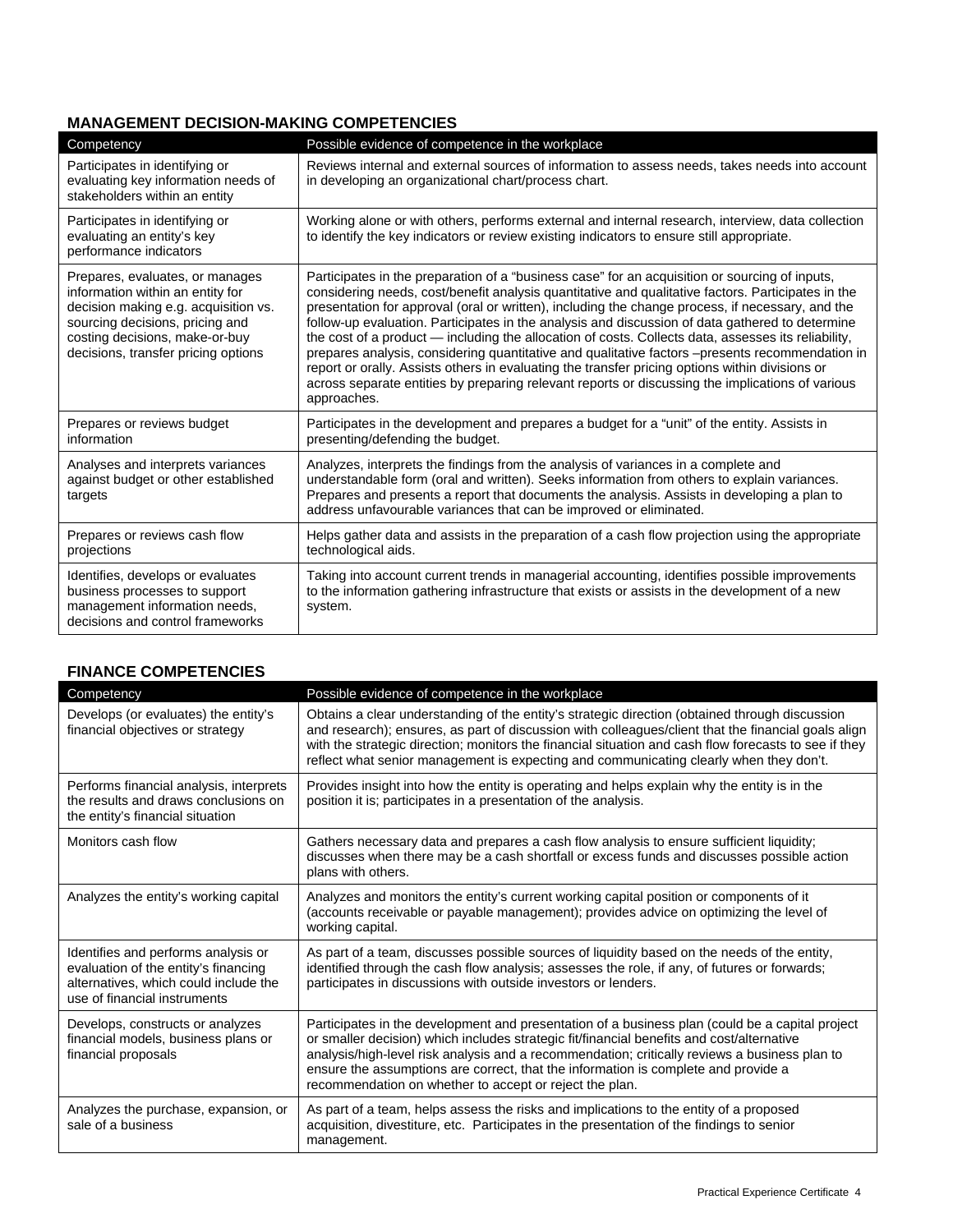#### **Requirements to be met to qualify for a Public Accounting License following admission to membership in CPABC**

Please note that admission to membership in CPABC and the granting of the right to use the designation Chartered Professional Accountant and the initials, CPA, does not automatically qualify a member to be licensed as a public accountant. Members of CPABC who seek to be licensed as public accountants must fulfill the specific requirements set out by the Public Practice department.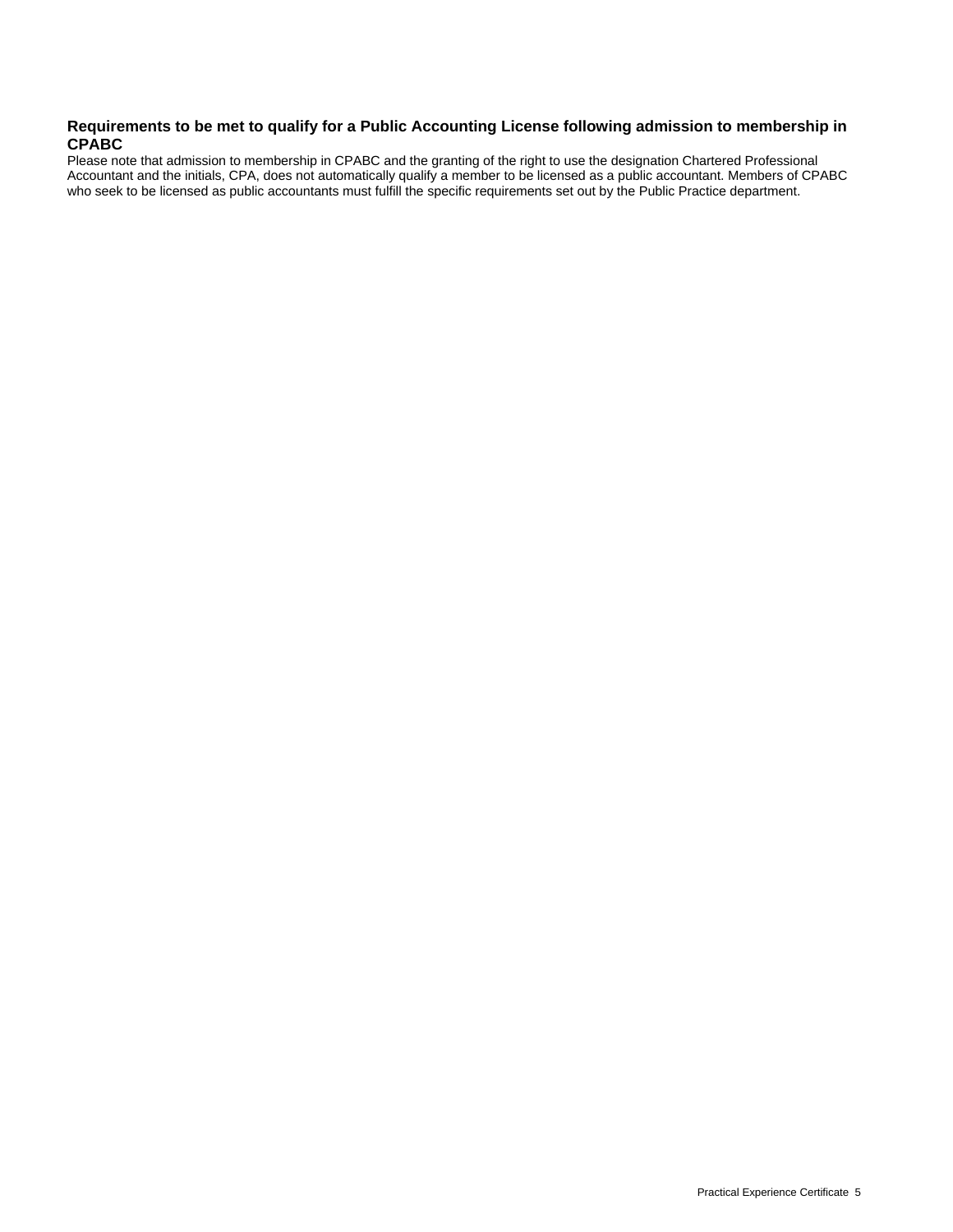# **PRACTICAL EXPERIENCE CERTIFICATE FORM**

This practical experience certificate is to be completed by an applicant applying for admission to membership in CPABC. Once completed and filed with CPABC, it will be used to determine whether the applicant has fulfilled the prescribed practical experience requirements for admission to membership in the Institute and for the granting of the Chartered Professional Accountant designation in British Columbia.

*Please complete a separate form for each employer. Sections B to E must be confirmed by Employer.* 

### **A. Applicant's Personal Information**

| Name: _________                                                  |                                                         |                                                                    |                                                                                                               |
|------------------------------------------------------------------|---------------------------------------------------------|--------------------------------------------------------------------|---------------------------------------------------------------------------------------------------------------|
| First                                                            | Middle                                                  |                                                                    | Last                                                                                                          |
|                                                                  |                                                         |                                                                    |                                                                                                               |
|                                                                  |                                                         |                                                                    |                                                                                                               |
| City:                                                            |                                                         |                                                                    |                                                                                                               |
|                                                                  |                                                         |                                                                    |                                                                                                               |
|                                                                  |                                                         |                                                                    |                                                                                                               |
| Phone:                                                           |                                                         | Fax:                                                               | <u> 1989 - Johann Stein, mars an de Britannich (b. 1989)</u>                                                  |
|                                                                  |                                                         |                                                                    |                                                                                                               |
| <b>B. Employment Information:</b>                                |                                                         |                                                                    |                                                                                                               |
| <b>Employer or Practice Name:</b>                                |                                                         |                                                                    |                                                                                                               |
| Is this a public accounting practice? Yes $\square$ No $\square$ |                                                         |                                                                    |                                                                                                               |
| <b>Employer or Practice Address:</b>                             |                                                         |                                                                    |                                                                                                               |
| Employer or Practice Tel:                                        |                                                         | Employer or Practice Fax:                                          |                                                                                                               |
| Employer or Practice E-mail:                                     |                                                         |                                                                    |                                                                                                               |
| Date Employment Commenced:                                       |                                                         | Date Employment Ended:                                             | (mm/dd/yy)                                                                                                    |
|                                                                  | (mm/dd/yy)                                              |                                                                    |                                                                                                               |
| $\Box$ Part-time<br>$\Box$ Full-time                             |                                                         |                                                                    |                                                                                                               |
| Description of the place of employment or practice:              |                                                         |                                                                    |                                                                                                               |
|                                                                  |                                                         |                                                                    |                                                                                                               |
|                                                                  |                                                         |                                                                    |                                                                                                               |
|                                                                  |                                                         |                                                                    |                                                                                                               |
|                                                                  |                                                         |                                                                    |                                                                                                               |
|                                                                  |                                                         |                                                                    |                                                                                                               |
| $\bullet$                                                        |                                                         |                                                                    | The nature or line of business — Make selection(s) that best describe the nature of practice conducted by the |
| place of employment or the firm.                                 |                                                         |                                                                    |                                                                                                               |
|                                                                  |                                                         |                                                                    |                                                                                                               |
| Professional accounting services<br>$\Box$ Assurance engagements | $\Box$ Taxation                                         | $\Box$ Compilation                                                 | $\Box$ Internal Audit                                                                                         |
| $\Box$ Business Advisory                                         | $\Box$ Business Valuation                               | $\square$ Forensic/Litigation support                              | $\Box$ Insolvency                                                                                             |
| $\square$ System Management                                      | $\Box$ Mergers/Acquisitions                             | $\Box$ Actuarial Services                                          | $\Box$ SOX services                                                                                           |
| $\Box$ Performance Measurement                                   | $\Box$ Governance, Strategy and                         | □ Management Decision Making                                       | $\Box$ Finance                                                                                                |
| and Reporting<br>$\Box$ Other: please describe:                  | Risk Management                                         |                                                                    |                                                                                                               |
|                                                                  |                                                         |                                                                    |                                                                                                               |
| Other                                                            |                                                         |                                                                    |                                                                                                               |
| $\square$ Financial Services<br>$\Box$ Technology                | $\Box$ Manufacturing<br>$\Box$ Real Estate/Construction | $\Box$ Natural Resources<br>$\Box$ Other (please describe): $\Box$ | $\Box$ Retail                                                                                                 |
|                                                                  |                                                         |                                                                    |                                                                                                               |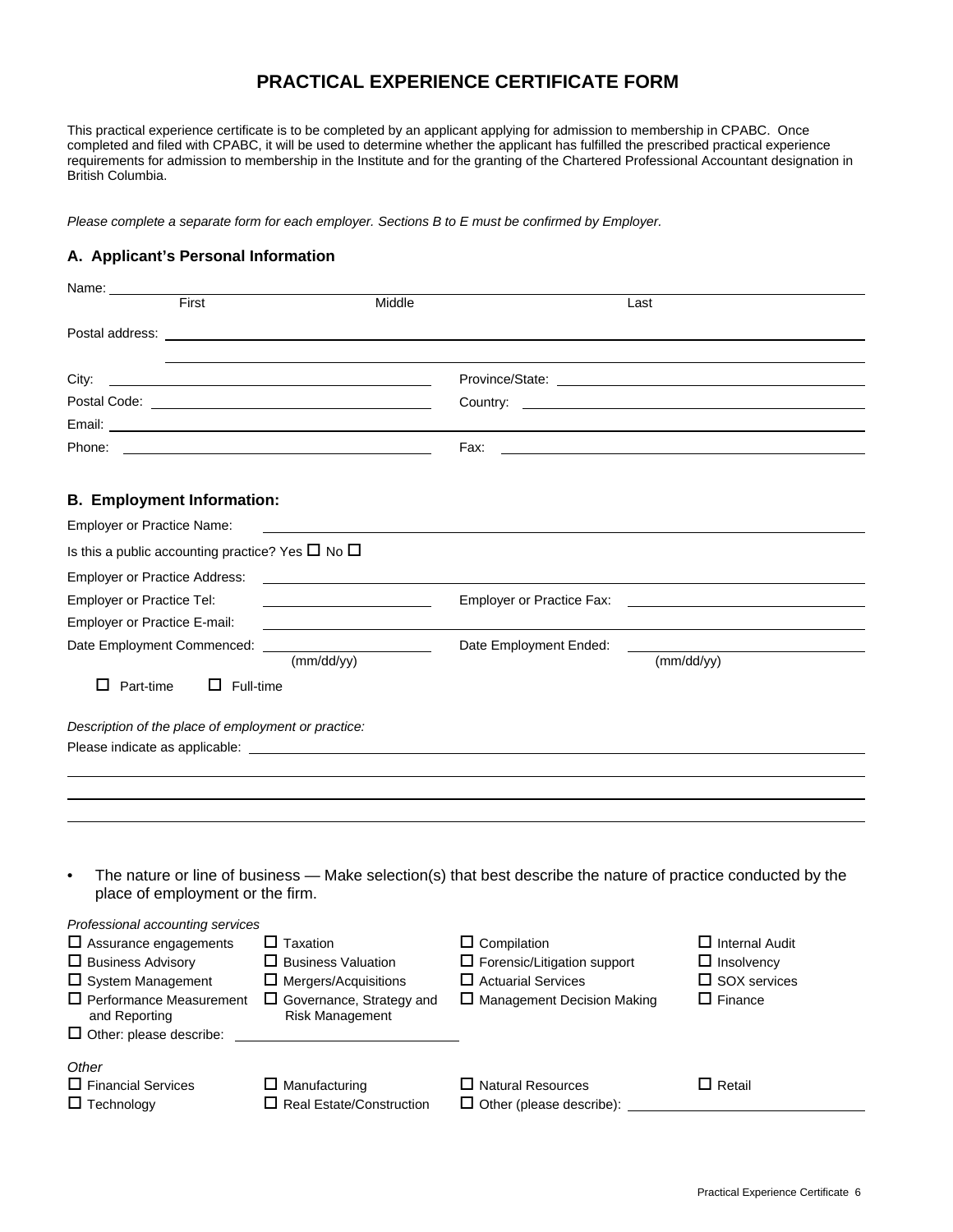Please provide examples of the major clients, customers or recipients of the product or services:

| Total annual revenue | Number of partners/owners ________________ |                                                                                           | Size of business or practice    |
|----------------------|--------------------------------------------|-------------------------------------------------------------------------------------------|---------------------------------|
|                      |                                            | <b>Corporate structure</b> — Make selection(s) that best describe the corporate structure |                                 |
| $\Box$ Partnership   | $\Box$ Public sector                       | $\Box$ Not-for-profit corporation                                                         | $\Box$ For profit corporation   |
|                      | $\Box$ Privately owned / not listed        | $\Box$ Proprietorship                                                                     | $\Box$ Publicly listed / traded |
|                      |                                            |                                                                                           |                                 |
|                      |                                            | Other information or description of place of corporate structure or practice              |                                 |

#### *Position(s) held by the applicant:*

Please indicate the title of each position held by the applicant and the level or seniority of the position within the place of employment or practice, with reference to such matters as to whom (position) the applicant directly reported or was accountable and the placement of such position within the overall management or governance structure. Please indicate if the applicant was a senior executive, director or officer. Please also indicate the commencement and ending dates for the time spent in each position.

| Title(s) of position(s) held: |  |  |
|-------------------------------|--|--|
| Level of seniority:           |  |  |
| Time spent in each position:  |  |  |

#### **C. Position Responsibility**

Levels of proficiency for qualifying practical experience are identified at two levels. It would not generally be expected that a candidate would obtain level 2 proficiency in all competency areas - a variety of proficiency is normal.

**Level 1** (works under supervision): The applicant has the basic knowledge and skill required to complete the task assigned but does not complete the task without supervision or assume responsibility for its execution. The applicant requires supervision and direction in completing the tasks as he/she begins applying their education to practice.

Level 2 (works independently): The applicant can apply the underlying knowledge and skill in a practical setting and is able to complete tasks independently or as part of a team with minimal direction or supervision. The applicant assumes responsibility for execution of the task and performs all work with diligence and due care. The applicant treats each situation as an opportunity to further develop their professional judgment and/or expand their knowledge base.

Please reflect on the applicant's employment experience with your organization and indicate a proficiency level in each of the following six competency areas:

- 1. Performance Measurement and Reporting
- 2. Assurance
- 3. Taxation
- 4. Governance, Strategy and Risk Management
- 5. Management Decision Making
- 6. Finance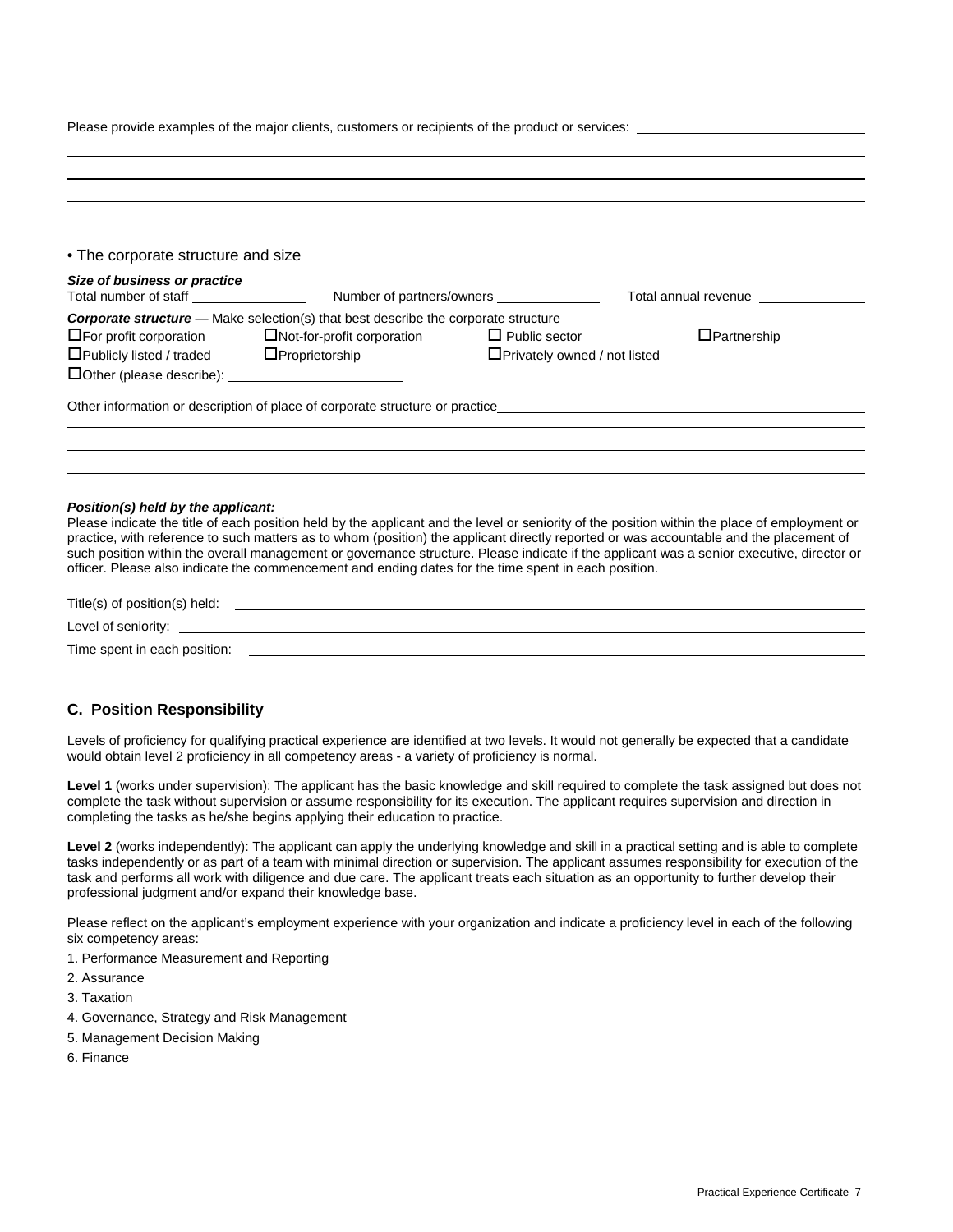| Competency                                                                                                                                                                                                      | Level 1 | Level <sub>2</sub> |
|-----------------------------------------------------------------------------------------------------------------------------------------------------------------------------------------------------------------|---------|--------------------|
| <b>Performance Measurement and Reporting Competencies</b>                                                                                                                                                       |         |                    |
| Identifies financial reporting information required by various stakeholders including regulatory<br>requirements                                                                                                |         |                    |
| Develops (or evaluates) reporting processes to support the financial reporting infrastructure                                                                                                                   |         |                    |
| Performs procedures to ensure the accuracy and reliability of financial information                                                                                                                             |         |                    |
| Evaluates the impact of alternative and/or new accounting standards/policies                                                                                                                                    |         |                    |
| Reviews, proposes or accounts for the entity's transactions, including complex transactions                                                                                                                     |         |                    |
| Prepares or reviews financial statements and accompanying notes                                                                                                                                                 |         |                    |
| Analyzes and explains financial statement results and balances to stakeholders                                                                                                                                  |         |                    |
| <b>Assurance Competencies</b>                                                                                                                                                                                   |         |                    |
| Analyzes, evaluates and advises on assurance needs (external or internal)                                                                                                                                       |         |                    |
| Considers issues related to accepting an assignment                                                                                                                                                             |         |                    |
| Evaluates the implications of key risks for the assignment                                                                                                                                                      |         |                    |
| Evaluates internal control (IT or other)                                                                                                                                                                        |         |                    |
| Designs a work plan and assurance procedures                                                                                                                                                                    |         |                    |
| Executes and evaluates the results of the work plan (IT or other)                                                                                                                                               |         |                    |
| Draws conclusions, documents findings, contributes to a summary report and participates in<br>presentation to stakeholders                                                                                      |         |                    |
| <b>Taxation Competencies</b>                                                                                                                                                                                    |         |                    |
| Prepares or reviews the entity's taxation provisions and related financial reporting                                                                                                                            |         |                    |
| Identifies and advises on compliance and filing requirements                                                                                                                                                    |         |                    |
| Prepares and files personal or corporate tax returns                                                                                                                                                            |         |                    |
| Identifies personal or corporate tax planning opportunities                                                                                                                                                     |         |                    |
| Prepares information and analysis to support filing of personal tax returns, responding to<br>assessments or filing objections or appeals                                                                       |         |                    |
| Prepares information and analysis to support filing of corporate tax returns, responding to<br>assessments or filing objections or appeals                                                                      |         |                    |
| Governance, Strategy and Risk Management Competencies                                                                                                                                                           |         |                    |
| Analyzes the entity's governance structure and related policies, processes and codes                                                                                                                            |         |                    |
| Prepares information and analysis to ensure entity remains compliant with regulatory and<br>compliance requirements                                                                                             |         |                    |
| Understands the entity's strategic plan and planning processes and the mission, vision and<br>strategies set out                                                                                                |         |                    |
| Identifies and evaluates opportunities and risks within an entity                                                                                                                                               |         |                    |
| Identifies the factors that impact the entity's financial strategies                                                                                                                                            |         |                    |
| Helps develop or manage courses of action to manage risks, including information systems risk                                                                                                                   |         |                    |
| <b>Management Decision-Making Competencies</b>                                                                                                                                                                  |         |                    |
| Participates in identifying or evaluating key information needs of stakeholders within an entity                                                                                                                |         |                    |
| Participates in identifying or evaluating an entity's key performance indicators                                                                                                                                |         |                    |
| Prepares, evaluates, or manages information within an entity for decision making. e.g.<br>acquisition vs. sourcing decisions, pricing and costing decisions, make-or-buy decisions,<br>transfer pricing options |         |                    |
| Prepares or reviews budget information                                                                                                                                                                          |         |                    |
| Analyses and interprets variances against budget or other established targets                                                                                                                                   |         |                    |
| Prepares or reviews cash flow projections                                                                                                                                                                       |         |                    |
| Identifies, develops or evaluates business processes to support management information<br>needs, decisions and control frameworks                                                                               |         |                    |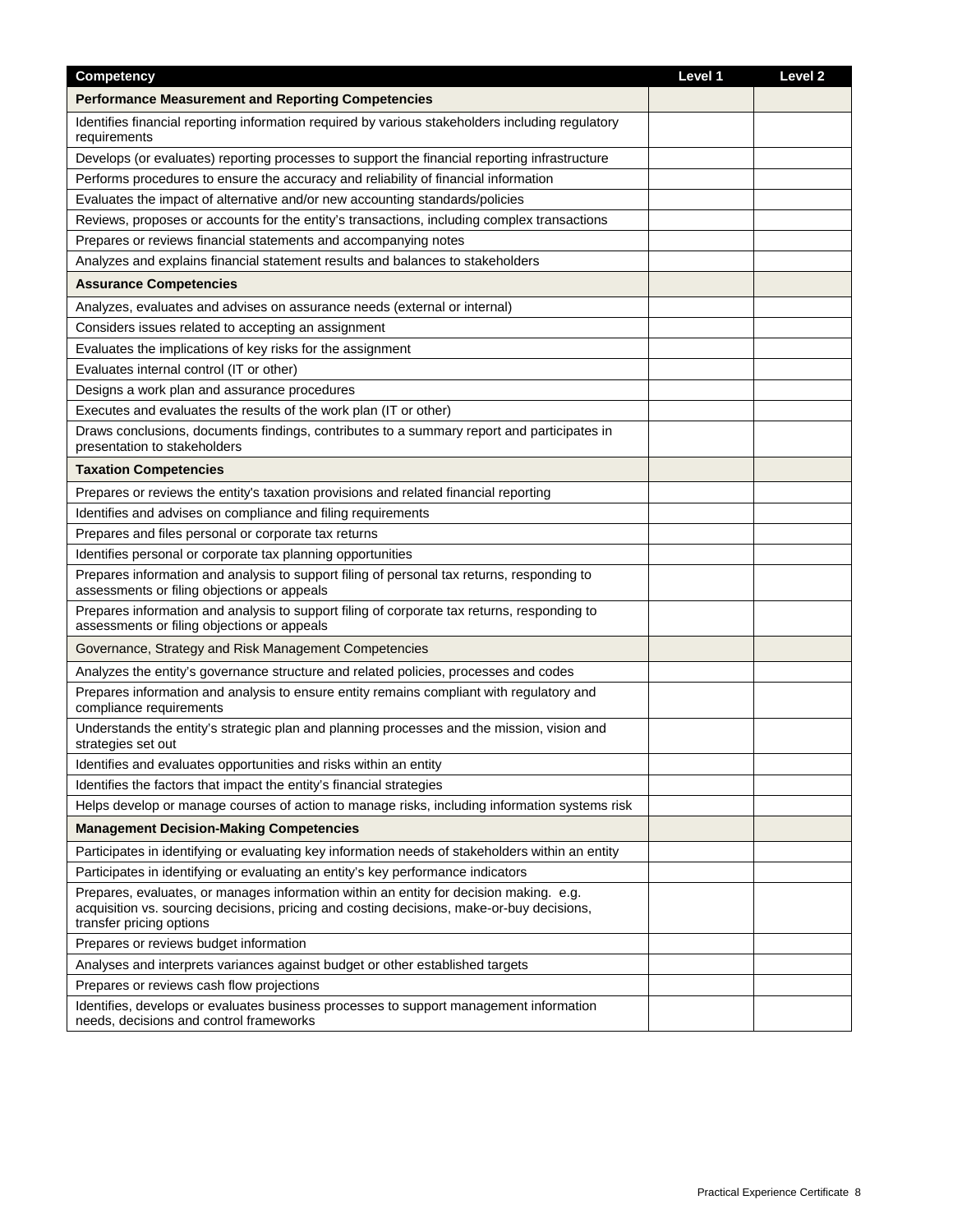| Competency                                                                                                                                     | Level 1 | Level 2 |
|------------------------------------------------------------------------------------------------------------------------------------------------|---------|---------|
| <b>Finance Competencies</b>                                                                                                                    |         |         |
| Develops (or evaluates) the entity's financial objectives or strategy                                                                          |         |         |
| Performs financial analysis, interprets the results and draws conclusions on the entity's financial<br>situation                               |         |         |
| Monitors cash flow                                                                                                                             |         |         |
| Analyzes the entity's working capital                                                                                                          |         |         |
| Identifies and performs analysis or evaluation of the entity's financing alternatives, which could<br>include the use of financial instruments |         |         |
| Develops, constructs or analyzes financial models, business plans or financial proposals                                                       |         |         |
| Analyses the purchase, expansion, or sale of business.                                                                                         |         |         |

### **D. Estimated number of hours — Public Accounting Firm only**

Please identify the estimated number of chargeable hours spent in each of the following fields during the period of employment: Chargeable hours are defined as:

*Hours accumulated while providing services in the practice of public accounting and are normally chargeable to clients. Chargeable hours do not include work of a routine or clerical nature.* 

| <b>Fields</b>                 | <b>Estimated Number</b><br>of Hours |
|-------------------------------|-------------------------------------|
| Audit engagement              |                                     |
| Review engagement             |                                     |
| Compilation engagement        |                                     |
| Taxation                      |                                     |
| Financial accounting          |                                     |
| Management accounting         |                                     |
| Information system management |                                     |
| Finance                       |                                     |
| Other fields                  |                                     |

### **E. Third party verification**

Third-party verification is required of the previous experience position(s) held, the description of the place of employment or practice and the specific responsibilities carried out or functions performed. Such verification must be made directly on this form in the place indicated below.

The third party verifier must be a person to whom the applicant directly reported or was otherwise directly accountable in the applicant's carrying out of his or her responsibilities or in the performance of his or her job functions described on this certification form. If the person to whom the applicant directly reported or was directly accountable is no longer available to provide the verification, such verification may be made by:

• a person who is currently an appropriately senior manager, executive, officer, partner or director of the place of employment, **OR** 

• a person who is in a management, executive or oversight role with the professional services practice,

#### **AND**

has personal knowledge of the applicant's having held the position(s)reported by the applicant on this certification form and the applicant's having held the responsibilities carried out or performed the functions indicated for such position(s),or

• has access to the applicable records or documentation of the place of employment or practice and has verified following review or inspection of such records that the applicant held the position(s) reported on this certification form and carried out the responsibilities or performed the functions reported on this certification form.

Print Name **Signature** Signature Date (mm/dd/yy)

Title of position held: Title of position held: Accounting designation, if any: